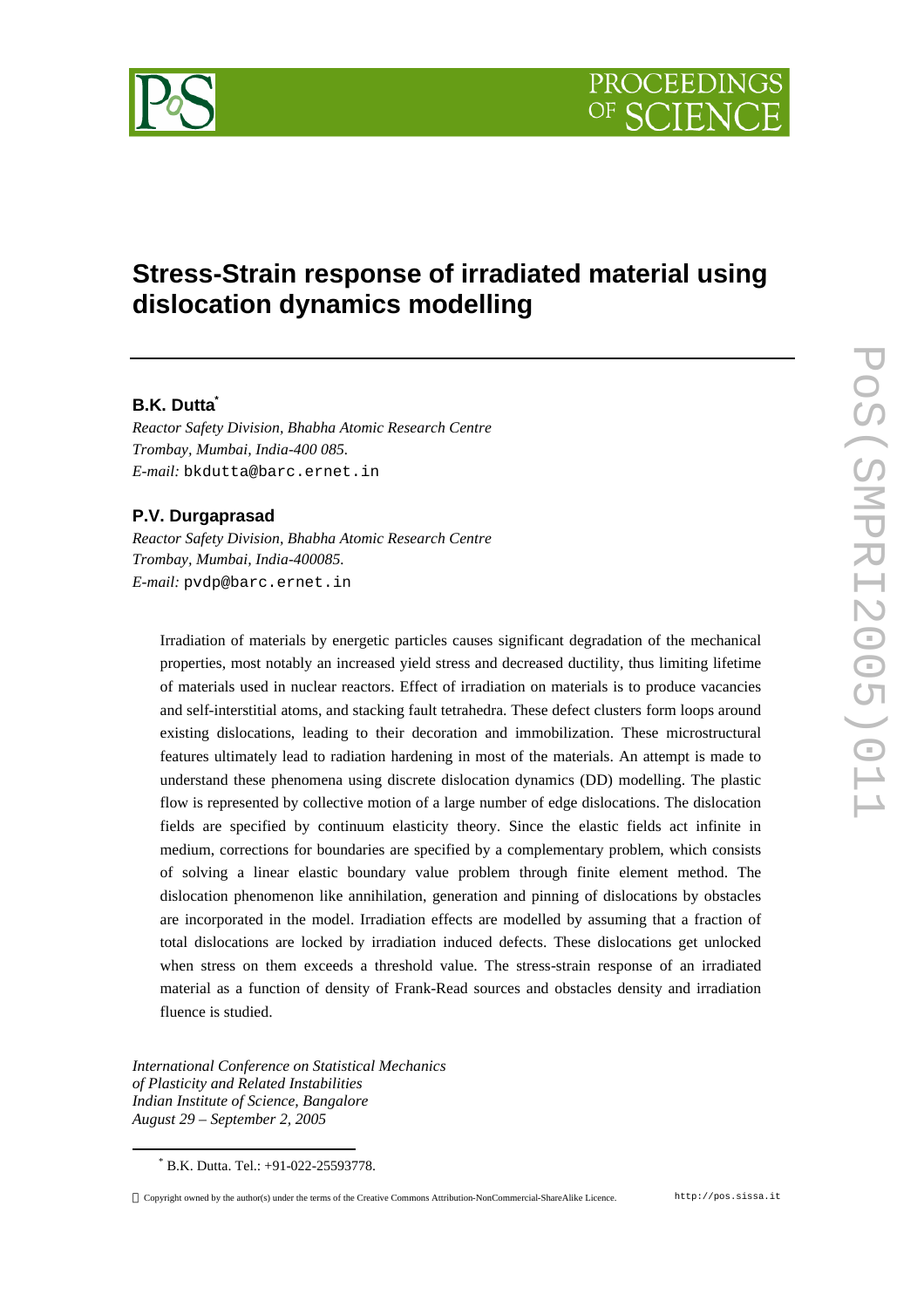#### **1. Introduction**

The role of dislocations in material plastic deformation behavior is well established. In unirradiated materials, the dislocation-dislocation interactions determine the characteristics of plastic deformation, where the dislocation motion is impeded by the sessile junctions or dipoles. However, for irradiated materials, interaction of dislocations with irradiation-induced defects entirely controls the plastic yield. The microstructure of irradiated materials evolves over a wide range of length and time scales, making radiation damage and inherently multi-scale phenomenon. At the atomic length scale, cascade induced atomic displacements give rise to a highly non-equilibrium concentration of defects like vacancies, interstitials and stacking fault tetrahedra (SFT). Over macroscopic length scale, these defects can alter the microstructure causing significant degradation of mechanical and other properties. The main notable features of irradiation-induced mechanical behavior are: an increased yield strength with irradiation dose, and an instability that results in plastic flow localization within dislocation channels leading to loss of ductility and premature failure.

Here, an attempt is made to understand these phenomenons using the dislocation dynamics modelling. An in-house code for two-dimensional discrete dislocation dynamics (DD) analysis is developed based on formulation given in [1]. Here, stresses and strains are written as superposition of fields due to the discrete dislocations and complementary fields that enforce the boundary conditions. This leads to a linear elastic complementary boundary value problem, which is solved by finite element method. This code is used to study small strain plasticity problems. The organization of the paper is as follows: In section 2, brief formulation for discrete dislocation analysis is presented. In section 3, stress-strain response of unirradiated Aluminium is discussed. Predicted stress-strain curves for irradiated copper are presented in section 4.

#### **2. Formulation for discrete dislocation analysis**

The problem is formulated as follows: Consider a linear elastic body of volume V which contains a distribution of dislocations. The dislocations are treated as line defects in the elastic continuum. Each dislocation is characterized by its Burger's vector  $b^i$  and its slip plane. The shear modulus of the material is *m*. The body is subjected to time dependent traction and displacement boundary conditions  $T=T_o(t)$  on  $S_f$  and  $u=u_o(t)$  on  $S_u$ . The deformation process will lead to the motion of dislocations, mutual annihilation and generation of new dislocations and their pinning at point obstacles. The obstacles may be second phase particles, defects generated due to irradiation etc. The analysis of deformation process is performed in an incremental manner in time, where the incremental step at any instant *t* involves three main computational stages: (i) determining the current stress and strain state of for the current dislocation arrangement; (ii) determination of the so-called Peach-Koehler force, i.e., the driving force for changes in dislocation structure; and (iii) determination of the instantaneous rate of change of dislocation structure on the basis of a set of constitutive equations of motion, annihilation and generation of dislocations. All the three stages of computatation are described below.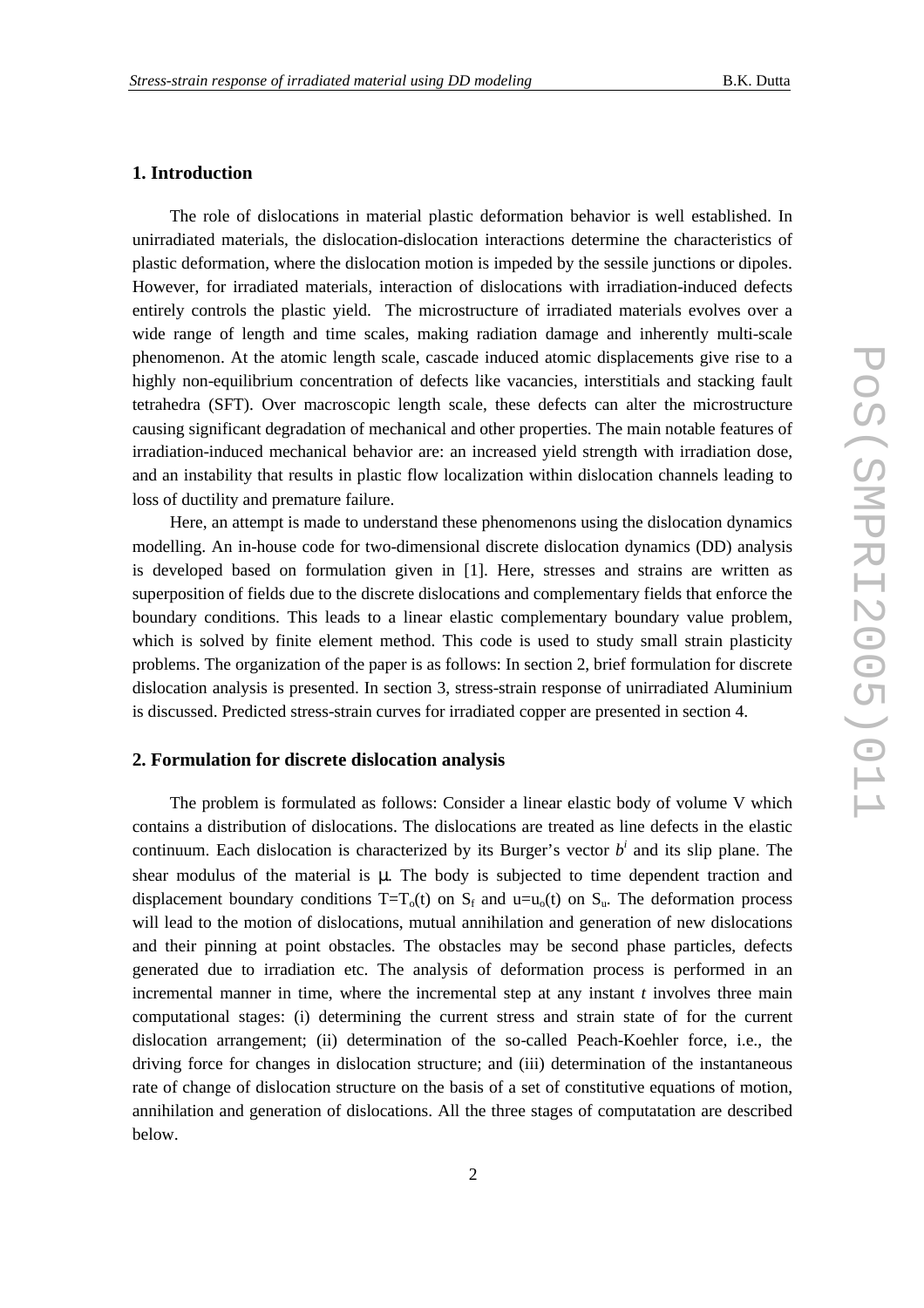The current state of body in terms of the displacement, strain and stress fields is written as the superposition of two fields,

$$
u = \tilde{u} + \hat{u} \quad \mathbf{e} = \tilde{\mathbf{e}} + \hat{\mathbf{e}} \quad \mathbf{s} = \tilde{\mathbf{s}} + \hat{\mathbf{s}} \quad \text{in} \quad V \tag{1}
$$

respectively, as illustrated in Fig. 1. The  $\tilde{ }$  fields are associated with the *n* dislocations in the current configuration but in infinitely large medium of material. These fields are obtained by superposition of the fields associated with each individual dislocation,

$$
\tilde{u} = \sum_{i=1}^{n} u^{i} \quad \tilde{e} = \sum_{i=1}^{n} e^{i} \quad \tilde{s} = \sum_{i=1}^{n} s^{i}.
$$
 (2)

The corresponding stress  $(\tilde{s})$  and displacement  $(\tilde{u})$  fields of a dislocation [1] are given by:

$$
u_1^i = \frac{b^i}{2p(1-n)} \left\{ \frac{1}{4} \frac{p\Delta x_2 \sin p\Delta x_1}{\cosh p\Delta x_2 - \cos p\Delta x_1} - (1-n) \tan^{-1} \left( \frac{\tan p\Delta x_1/2}{\tanh p\Delta x_2/2} \right) \right\}
$$

$$
-\frac{b^i}{2} d^i \operatorname{sign}(\Delta x_2)
$$
(3)

$$
u_2^i = \frac{b^i}{2p(1-n)} \left\{ \frac{1}{4} \frac{p\Delta x_2 \sinh p\Delta x_2}{\cosh p\Delta x_2 - \cos p\Delta x_1} - \frac{1}{4} (1-2n) \ln(\cosh p\Delta x_2 - \cos p\Delta x_1) \right\}
$$

$$
\mathbf{s}_{11}^{i}(x_{a}) = -\frac{\mathbf{m}}{2\mathbf{p}(1-\mathbf{n})} \frac{\mathbf{p}b^{i}}{2w} \frac{1}{\cosh \mathbf{p}\Delta \mathbf{x}_{2} - \cos \mathbf{p}\Delta \mathbf{x}_{1}} \times \left\{ 2\sinh \mathbf{p}\Delta \mathbf{x}_{2} + \mathbf{p}\Delta \mathbf{x}_{2} \frac{1 - \cos \mathbf{p}\Delta \mathbf{x}_{1} \cos \mathbf{p}\Delta \mathbf{x}_{2}}{\cosh \mathbf{p}\Delta \mathbf{x}_{2} - \cos \mathbf{p}\Delta \mathbf{x}_{1}} \right\}
$$
(4)

$$
\mathbf{s}_{22}^i(x_a) = \frac{\mathbf{m}}{2\mathbf{p}(1-\mathbf{n})} \frac{\mathbf{p}^{b^i}}{2w} \left\{ \mathbf{p} \Delta \mathbf{x}_2 \frac{1-\cos \mathbf{p} \Delta \mathbf{x}_1 \cosh \mathbf{p} \Delta \mathbf{x}_2}{\cosh \mathbf{p} \Delta \mathbf{x}_2 - \cos \mathbf{p} \Delta \mathbf{x}_1} \right\} \tag{5}
$$

$$
\mathbf{s}_{12}^{i}(x_{a}) = \frac{\mathbf{m}}{2\mathbf{p}(1-\mathbf{n})} \frac{\mathbf{p}b^{i}}{2w} \frac{\sin \mathbf{p}\Delta x_{1}}{\cosh \mathbf{p}\Delta x_{2} - \cos \mathbf{p}\Delta x_{1}} \times \left\{1 - \mathbf{p}\Delta x_{2} \frac{\sinh \mathbf{p}\Delta x_{2}}{\cosh \mathbf{p}\Delta x_{2} - \cos \mathbf{p}\Delta x_{1}}\right\}
$$
(6)

where,  $\Delta x_a = (x_a - X_a^i)/w$   $(a = 1,2)$ ,  $u_a^i(a = 1,2)$  are the displacements due to dislocation *i* at (x,y). The term with  $d^i$  in eqn. (3) ensures that the solution is valid for  $\Delta x_i \in (-1,1)$ , by letting

$$
\mathbf{d}^{i} = \begin{cases} -1 & \text{if } \Delta \mathbf{x}_{1} \in (-3/2, -1/2) \\ +1 & \text{if } \Delta \mathbf{x}_{1} \in (1/2, 3/2). \end{cases}
$$

Because of periodic boundary conditions, dislocation leaving the cell at  $x_1 = \pm w$  will re-enter at the opposite side  $x_1 = \pm w$ . Only the displacement fields of the dislocation need to be corrected for that by adding the contribution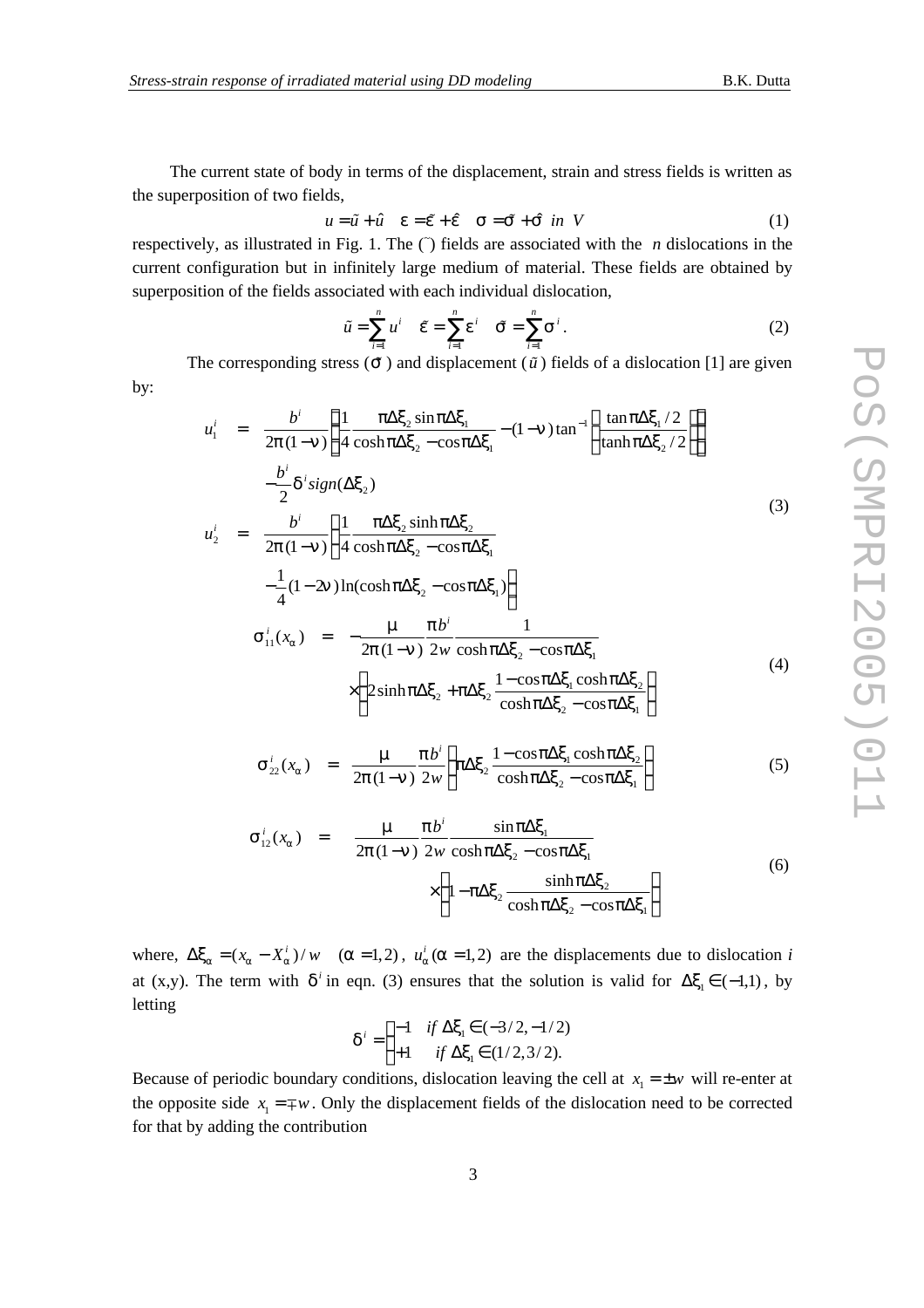$$
u_1^i(x_a) = \frac{b^i}{2} \mathbf{d}^i \operatorname{sign}(\Delta \mathbf{x}_2). \tag{7}
$$

As the solution for  $(\tilde{\ } )$  fields is facilitated by virtue of absence of boundaries, the  $(\wedge )$  fields are added to correct for the actual boundary conditions on S. This leads to a linear elastic complementary boundary value problem, the governing equations of which are given by,

$$
\nabla \hat{\mathbf{s}} = 0 \n\hat{\mathbf{e}} = \nabla \hat{u} \n\end{bmatrix} in \ V
$$
\n(8)

$$
\hat{T} = T_o - \tilde{T} \quad on \quad S_f
$$
\n
$$
\hat{u} = u_o - \tilde{u} \quad on \quad S_u
$$
\n
$$
\begin{cases}\n b.c.'s\n\end{cases}
$$
\n(9)

Solution to this complementary boundary value problem is obtained using finite element method. The motion of the dislocations is governed by constitutive equations according to liner drag relation given by,

$$
\mathbf{t}^i b^i = B v^i \tag{10}
$$

where,  $\mathbf{t}^i b^i = f^i$  is the Peach-Koeheler force, B is the drag coefficient and *v* is the velocity of a dislocation. The result of the above formulation is a set of non-linear first order differential equations governing the motion of the dislocations, which are solved using Euler forward time integration method.

The motion of dislocations along a slip plane can be hindered in real crystals by obstacles such as dislocations on intersecting slip planes, small precipitates etc. We model this by means of point obstacles at which moving dislocations get pinned down. Such pinned dislocations will be released when the resolved shear strength on them exceeds the obstacle's strength  $(\tau_{obs})$ . Two edge dislocations with opposite Burger's vector will annihilate each other when they are brought closer together within a critical annihilation distance *L<sup>e</sup> .* New dislocations are being generated through the operation of Frank-Read sources. We assume that sources are point sources on the slip plane, which generate a dislocation dipole when the magnitude of the shear stress exceeds the critical stress ( $\tau_{\text{nuc}}$ ) during a period of time  $t_{\text{nuc}}$ . The distance  $L_{\text{nuc}}$  (see [1]) between the two dislocations is determined by the critical stress according to

$$
L_{\scriptscriptstyle nuc} = \frac{\mathbf{m}}{2\mathbf{p}(1-\mathbf{n})} \frac{b}{\mathbf{t}_{\scriptscriptstyle nuc}}
$$

.

#### **3. Stress-strain response for unirradiated Aluminium under simple shear**

The DD model described above is used to study deformation behavior of different grades of Aluminium under simple shear. For this case, no irradiation effects are assumed. Different grades of Aluminium are characterized by density of obstacles, density of nucleation sources. The simulation cell of Al is assumed to be of dimensions  $2w \times 2h$ , where  $w=h=1$ **m***n*. The shear modulus  $m = 26$  Gpa and the Poisson' ratio is  $v = 0.3$ . The drag coefficient *B* in eqn.(10) is taken as  $10^{-4}$  Pa.s. The plastic flow is represented by a collection of large number of edge dislocations.We assume that the material consists of randomly distributed defect structure, such as point obstacles, Frank-read dislocation nucleation sources. The material is assumed to have a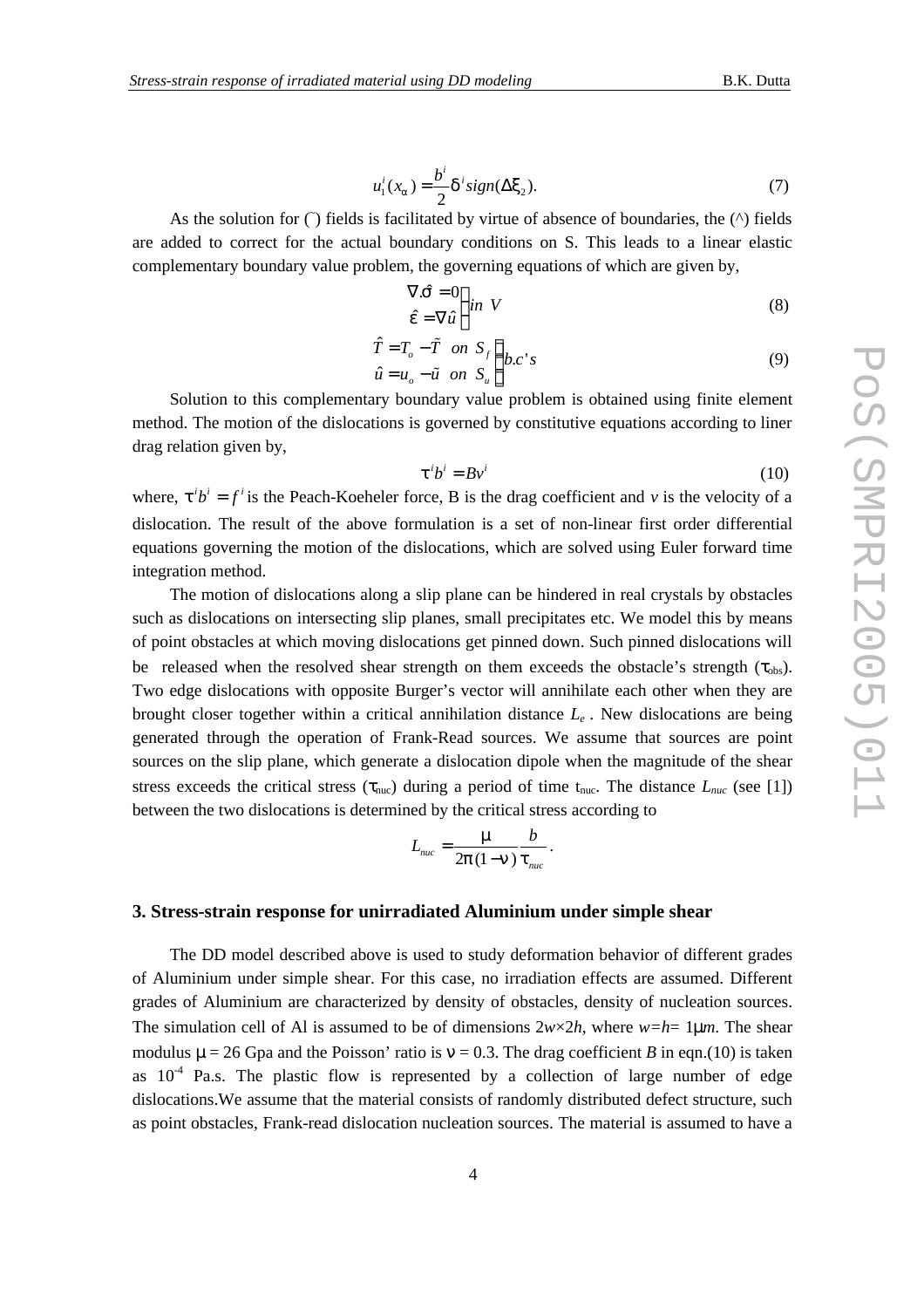initial dislocation density of  $\rho_{\text{disinit}} = 200/\text{hw}$ , which is then relaxed. During relaxation, the dislocations will interact with each other and try to attain equilibrium position. In the relaxed configuration, obstacles and nucleation sources are randomly generated. All the obstacles are assumed to have same strength  $\tau_{obs} = 5.7 \times 10^{-3}$  **m**. The strength of sources is selected randomly from a Gaussian distribution with a mean strength of  $\bar{t}_{nuc}$  =1.9×10<sup>-3</sup> m corresponding to a mean nucleation distance of  $L_{\text{nuc}}$  = 125*b* and the nucleatin time is taken as  $t_{\text{nuc}}$  = 2.6×10<sup>6</sup> *B*/*m*. The strength distribution is assumed to have a standard deviation of  $0.2\bar{t}$  *nuc*. The critical annihilation length is taken as  $L_e$ =6*b*. The unit cell is then subjected to simple shear along top and bottom edges in time incremental manner, with a strain rate of  $\Gamma$ ,

$$
\begin{array}{rcl}\nu_1(t) & = & \pm h \dot{\Gamma} t \\
u_2(t) & = & 0\n\end{array}\n\} \qquad \text{along } x_2 = \pm h. \tag{11}
$$



**Fig. 1** Decomposition of problem into problem of dislocations in infinite solid (~fields) and complementary problem without dislocation fields (^ fields)



**Fig. 2** Effect of density of nucleation sources on (a) shear response (b) evolution of total and mobile dislocation density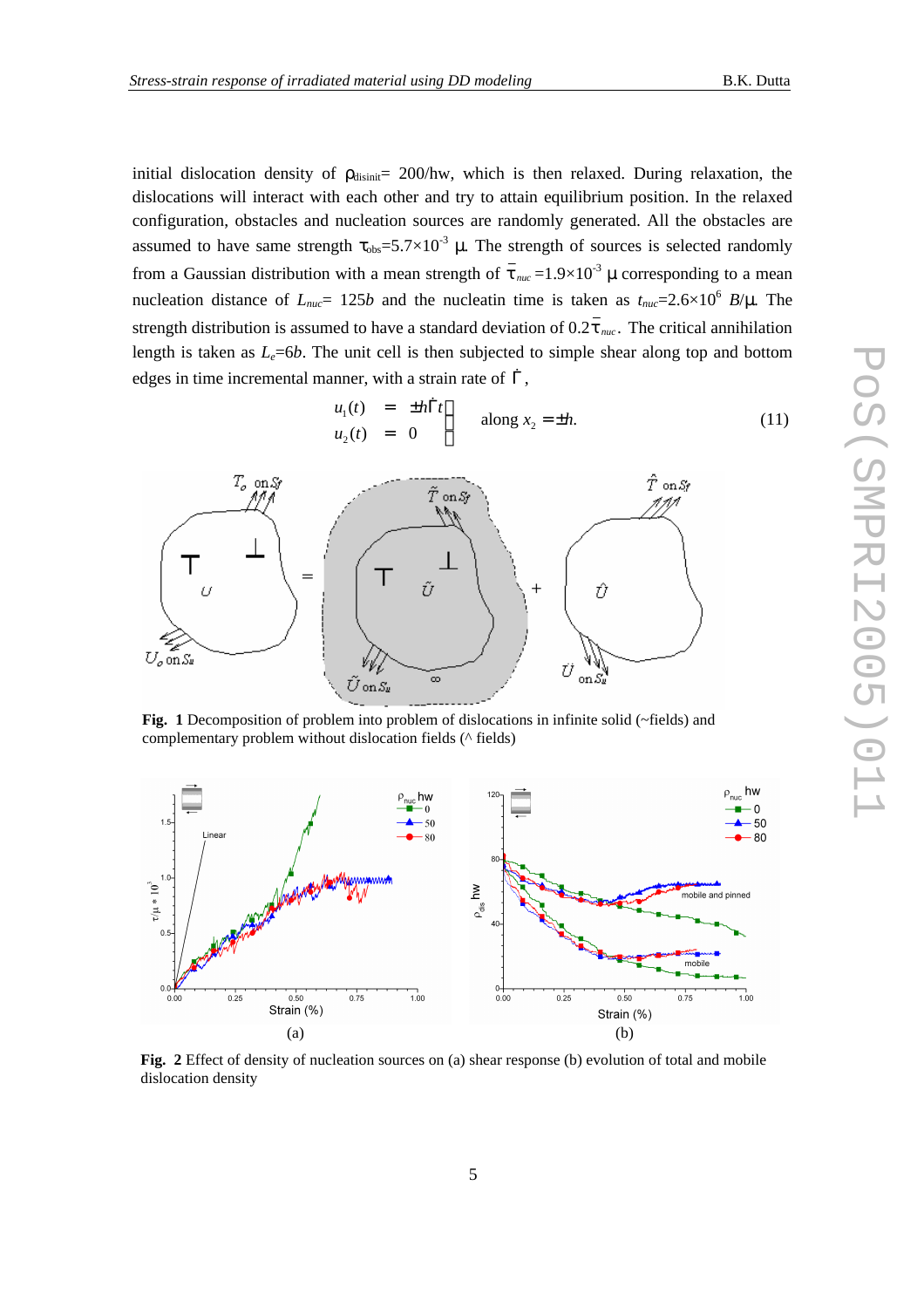

**Fig. 3** Effect of obstacle density on (a) shear response (b) evolution of total and mobile dislocation density

Fig. 2(a) shows effect of source density  $\rho_{\text{nuc}}$  on shear response of Aluminum. A constant obstacle density of  $\rho_{obs}=100/hw$  is assumed for this case. When source density is zero, shear deformation is mainly controlled by annihilation process and response tends to become purely elastic. With sufficient sources, dislocation generation overcomes annihilation process at a strain of about 0.5%. The rate of dislocation generation then appears to be independent of source density and will be controlled by strength of the sources. Fig. 2(b) shows the evolution of dislocation densities during deformation process.

Fig. 3(a) shows the effect of obstacle density on shear response of Al. The source density is fixed as  $\rho_{\text{nuc}}=50/\text{hw}$ . It clearly shows an increase in strain hardening due to an increase in obstacle density. With highest obstacle density  $(\rho_{obs}=250/hw)$ , there is a strong initial strain hardening as compared to other three cases with lower obstacle densities. Fig. 3(b) shows effect of obstacle density on evolution of dislocation density. The case with lowest obstacle density shows monotonic decrease of dislocation density (total and mobile) until steady state value is reached. Correspondingly, stress-strain response shows a gradual transition to flow. As obstacle density increases, dislocation densities increase after some deformation indicating the decrease of annihilation effects. With largest obstacle density, annihilation becomes highly inactive and there is a steep increase in dislocation density, consequently, there is a strong strain hardening. After some deformation, stress-strain response reaches a steady state value and dislocations found stable values.

#### **4. Stress-strain response for irradiated Copper under simple shear**

Here, we consider the problem of irradiation-induced hardening in Copper. Plastic deformation and hardening in irradiated materials is controlled primarily by the defects due to irradiation (vacancies, self-interstitial atoms and SFT's) and their interaction with dislocations. These defect clusters will tend to form loops around existing dislocations, leading to their decoration and immobilization. In order to understand the effect of this phenomenon on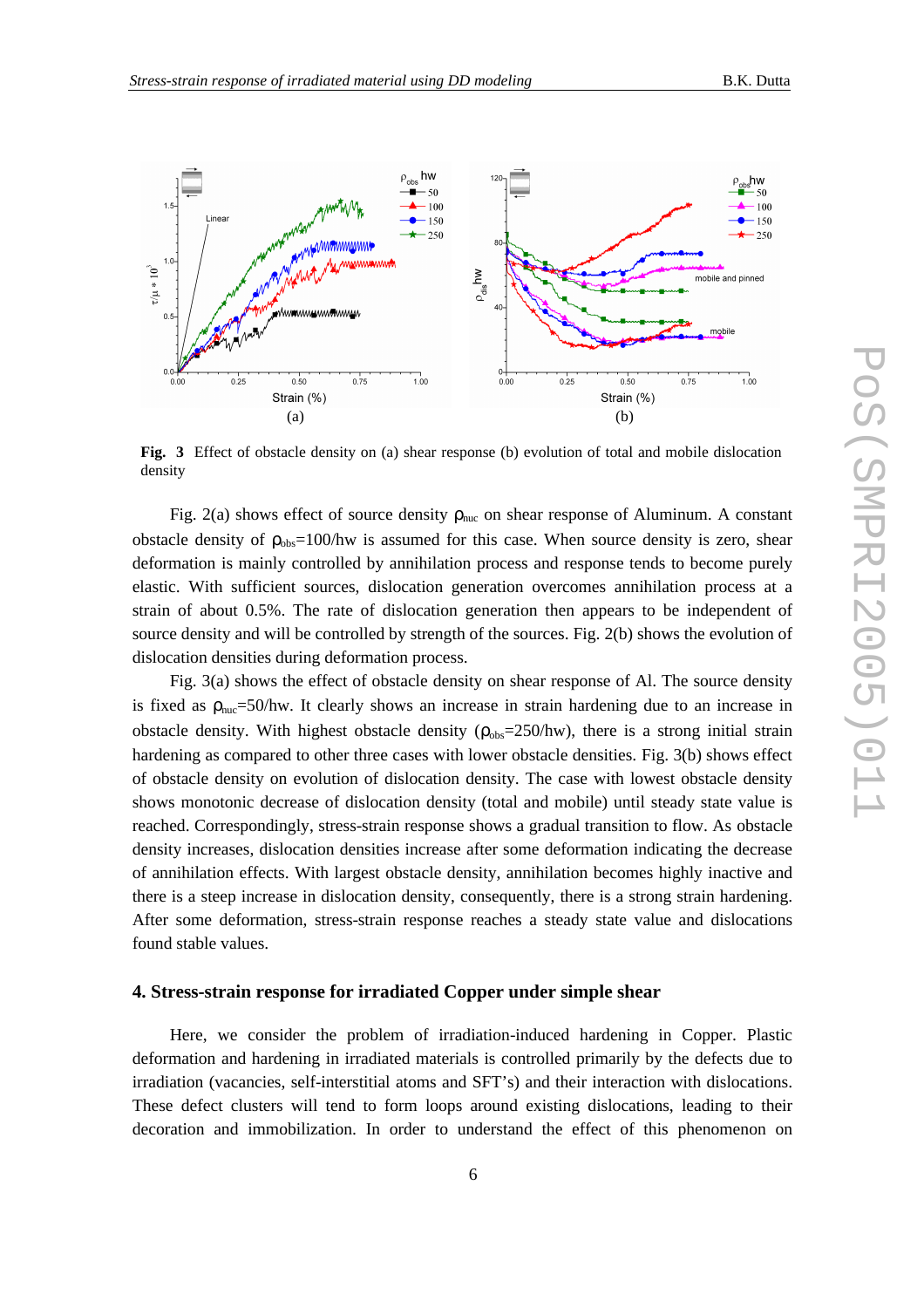deformation behavior, we consider irradiated copper under simple shear using two-dimensional DD model described in section 2. In spite of the fact that this phenomenon is fully three dimensional in nature, the two-dimensional model can be used to understand basic mechanism of irradiation hardening.

The simulated copper cell is assumed to be of dimensions  $2 \text{ m} m \times 2 \text{ m} m$ . The shear modulus is *m* =55 GPa. The plastic flow is represented by a collection of large number of edge dislocations. We assume that the material consists of randomly distributed defect structure such as point obstacles, Frank-Read dislocation nucleation sources. The irradiation induced hardening may be understood in terms of cascade induced source hardening in which the dislocations are considered to be locked by the loops decorating them[2,3]. The density and strength of these defect loops depend on the fluence level. To mimic these irradiation effects, we assume that some fraction of total dislocations (characterizing the fluence) are locked by the defect loops. When the stress on the dislocations exceeds a critical value, they become free to move on their glide planes. For our analysis, we have taken a critical stress value of 50 MPa for all the defect loops. The motion of the dislocations is governed by eqn.(10). During gliding, any dislocation may get pinned down by the point obstacles or may get annihilated by an opposite dislocation. New dislocations will be generated by Frank-Read mechanism, which is mimicked here by point sources. These sources will nucleate a dislocation dipole when stress on a source exceeds a critical value.

Initially, the material is assumed to have a dislocation density of  $\rho_{\text{dissini}} = 200/\text{hw}$ , which is then relaxed. During relaxation, the dislocations will interact with each other and try to attain equilibrium position. In the relaxed configuration, obstacles and nucleation sources are randomly generated. Two different problems with densities (a)  $\rho_{\text{nuc}} = 50/\text{hw}$ ,  $\rho_{\text{obs}} = 100/\text{hw}$ , (b)  $\rho_{\text{nuc}}$ =100/hw,  $\rho_{\text{obs}}$ =200/hw are analyzed. The number of dislocations that are decorated by irradiation-induced defects is given by  $\rho_{\text{irrd}}$ . The effect of irradiation fluence is characterized here by  $\rho_f = \rho_{irr} \rho_{dis}$  -the fraction of total dislocations being decorated or locked by the irradiation-induced defects. This forms the initial dislocation configuration for further analysis. The material is then subjected to simple shear conditions in time incremental manner at top and bottom edges and stress-strain response is obtained.

Typical predicted stress-strain curves for both the problems are shown in Fig.4 revealing the effect of dislocation loops in increased yield stress and increased hardening. For problem (a), when  $\rho_f$  is increased from 0.0 to 0.6, yield stress (shear) increases from 8 MPa to 14 MPa. Problem (b) also exhibits similar trend, but numerical values do not differ much from problem (a). This may be due to increase in the density of nucleation sources, which generate more mobile dislocations compensating for more point and irradiation obstacles. The corresponding dislocation configurations at i) zero strain and ii) after shearing upto 0.8% strain for the problem (b) are shown in Fig. 5. Even though current model is two-dimensional and considers only edge dislocations, the results illustrate the potential of DD simulations in providing answers to a number of critical questions related irradiation induced hardening and associated phenomena like plastic flow localization etc. Detailed analysis of irradiation effects using three-dimensional DD modelling with curved dislocations is under progress.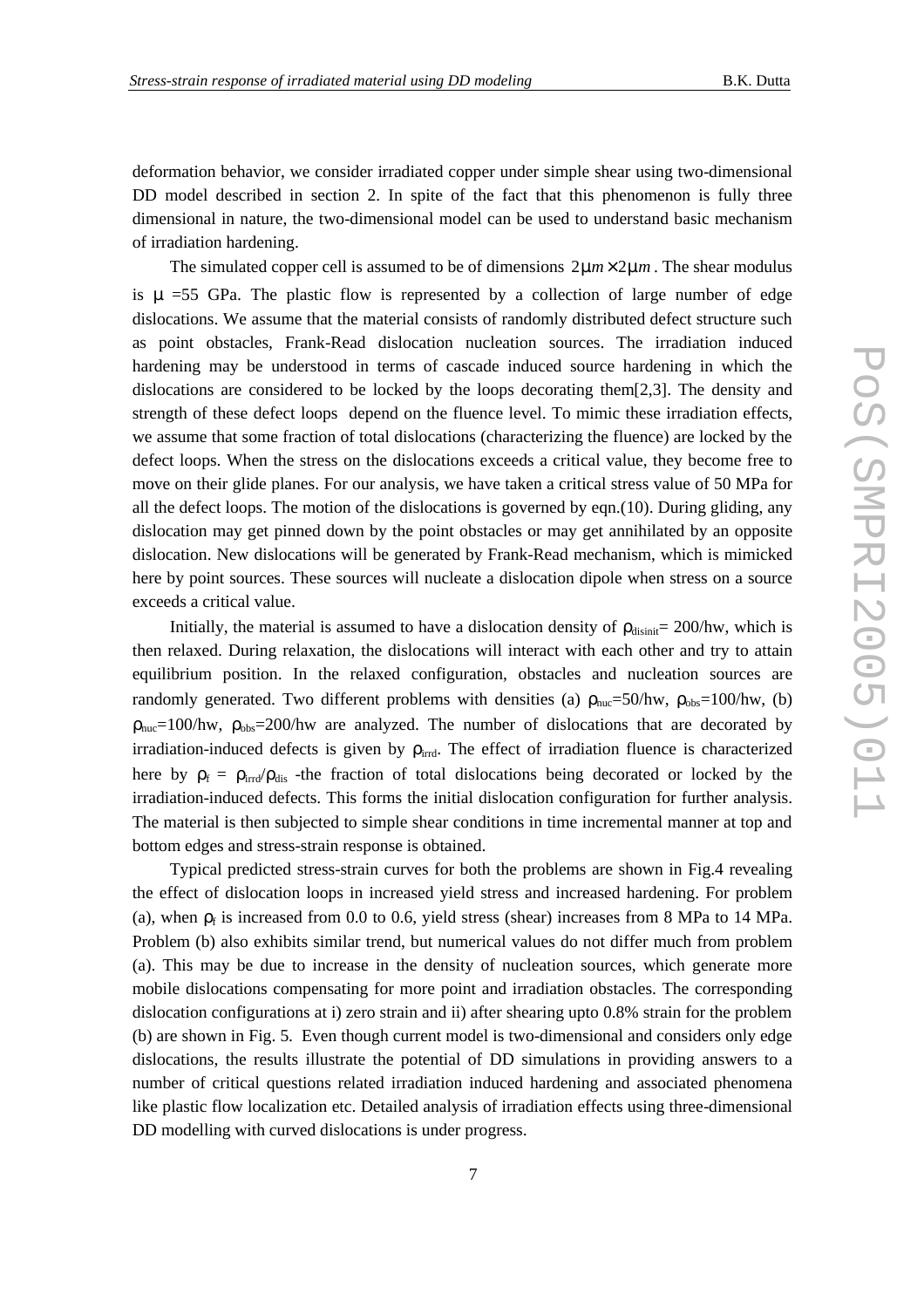

**Fig. 4 (a&b)** Stress-strain plot showing irradiation effects. Fluence level is characterized by the ratio  $\rho_f = \rho_{irrd} / \rho_{dis}$  which gives fraction of total dislocations being decorated by irradiation-induced defects.



**Fig. 5 a)** Initial dislocation configuration shown. nsrc =  $100$ /hw and nobs =  $200$ /hw. The dislocations which are being decorated by irradiation defects are shown red in color  $($  $\blacktriangle$   $\top$ ) and remaining are shown blue in color  $(\perp \top)$ . **b**) dislocation configuration at a strain of 0.8%. New dislocations that are generated during evolution are shown green in color  $(1, 0)$ . Frank-Read sources ( $\bullet$ ) and obstacles ( | ) are also shown.

### **5. Conclusion**

The irradiation induced hardening in materials is studied using the in-house twodimensional discrete dislocation dynamics code. Under irradiation, dislocation loops attract mobile defect clusters and gets pinned down. Such dislocations require a critical stress to get unlocked before they can move on their glide planes under external stress. These phenomenon are modeled by taking some fraction of dislocations being decorated by such irradiation-induced